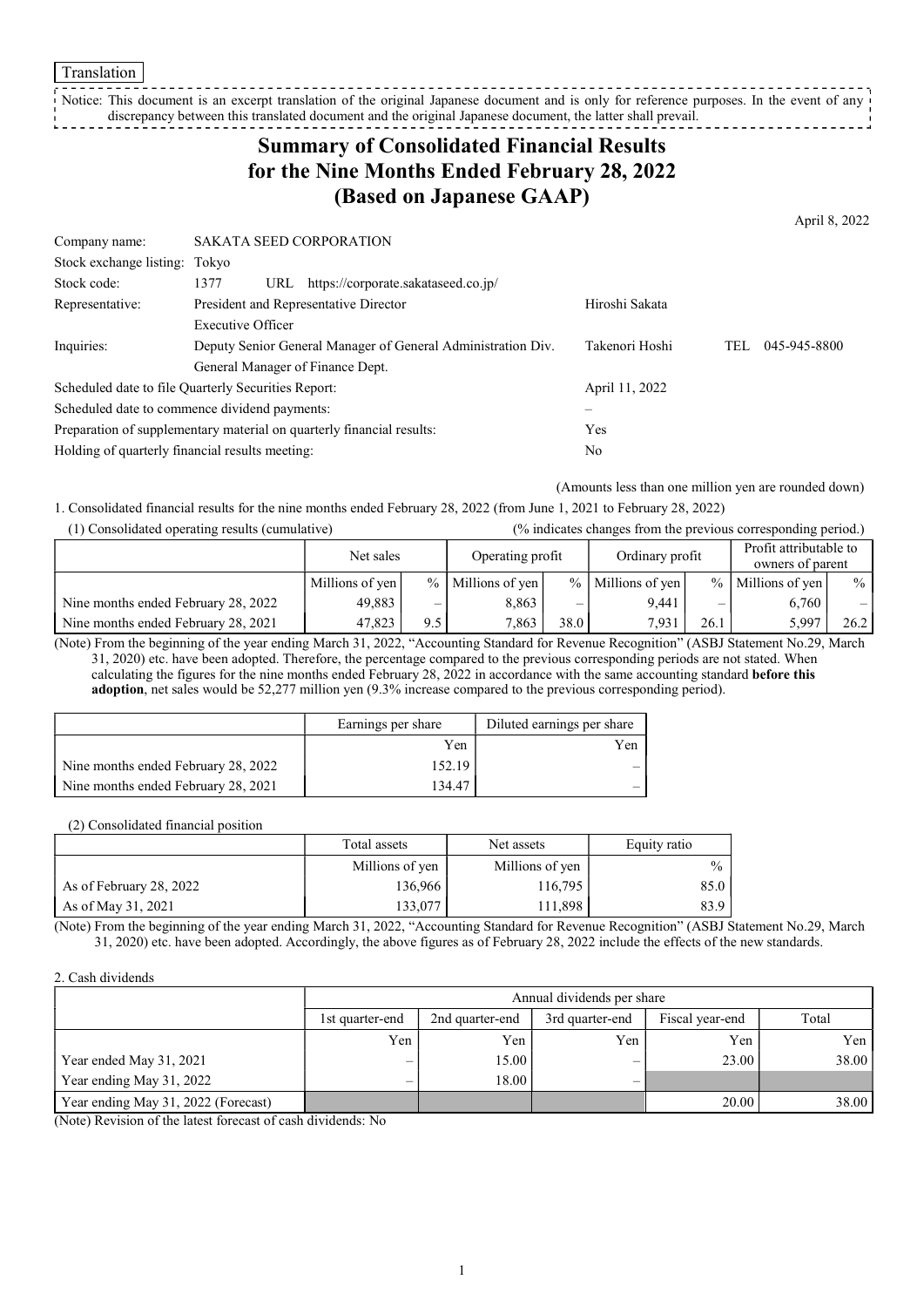3. Forecast of consolidated financial results for the year ending May 31, 2022 (from June 1, 2021 to May 31, 2022)

| $\%$ indicates changes from the previous corresponding period.) |  |  |  |
|-----------------------------------------------------------------|--|--|--|
|                                                                 |  |  |  |

| (% indicates changes from the previous corresponding period.) |                 |                          |                       |  |                       |   |                                            |               |                    |
|---------------------------------------------------------------|-----------------|--------------------------|-----------------------|--|-----------------------|---|--------------------------------------------|---------------|--------------------|
|                                                               | Net sales       |                          | Operating profit      |  | Ordinary profit       |   | Profit attributable to<br>owners of parent |               | Earnings per share |
|                                                               | Millions of yen |                          | $%$   Millions of yen |  | $%$   Millions of yen |   | $%$ Millions of yen                        | $\frac{0}{0}$ | Yen                |
| Full vear                                                     | 71,500 +        | $\overline{\phantom{0}}$ | 10.000                |  | 10.300                | – | 1.000                                      | _             | 246.65             |

(Note) Revision of the latest forecast of consolidated financial results: YES

(Note) From the beginning of the year ending March 31, 2022, "Accounting Standard for Revenue Recognition" (ASBJ Statement No.29, March 31, 2020) etc. have been adopted. Accordingly, the above forecasts include the effects of the new standards. Therefore, the percentage compared to the previous corresponding periods are not stated. When calculating the figures for the full year forecast in accordance with the same accounting standard before this adoption, net sales are forecasted at 75,100 million yen.

### 4. Notes

| (1) Changes in significant subsidiaries during the nine months ended February 28, 2022<br>(changes in specified subsidiaries resulting in the change in scope of consolidation): | No         |
|----------------------------------------------------------------------------------------------------------------------------------------------------------------------------------|------------|
| (2) Application of special accounting methods for preparing quarterly consolidated financial statements:                                                                         | <b>Yes</b> |

(3) Changes in accounting policies, changes in accounting estimates, and restatement of prior period financial statements

| Changes in accounting policies due to revisions to accounting standards and other regulations: | <b>Yes</b> |
|------------------------------------------------------------------------------------------------|------------|
| Changes in accounting policies due to other reasons:                                           | <b>Yes</b> |
| Changes in accounting estimates:                                                               | No         |
| Restatement of prior period financial statements:                                              | No         |

(4) Number of issued shares (common shares)

Total number of issued shares at the end of the period (including treasury shares)

| As of February 28, 2022                                                                       | 47,410,750 shares   As of May 31, 2021                  | 47,410,750 shares |
|-----------------------------------------------------------------------------------------------|---------------------------------------------------------|-------------------|
| Number of treasury shares at the end of the period                                            |                                                         |                   |
| As of February 28, 2022                                                                       | 3,062,884 shares   As of May 31, 2021                   | 2,813,736 shares  |
| Average number of shares during the period (cumulative from the beginning of the fiscal year) |                                                         |                   |
| Nine months ended February 28, 2022                                                           | 44,421,396 shares   Nine months ended February 28, 2021 | 44,597,510 shares |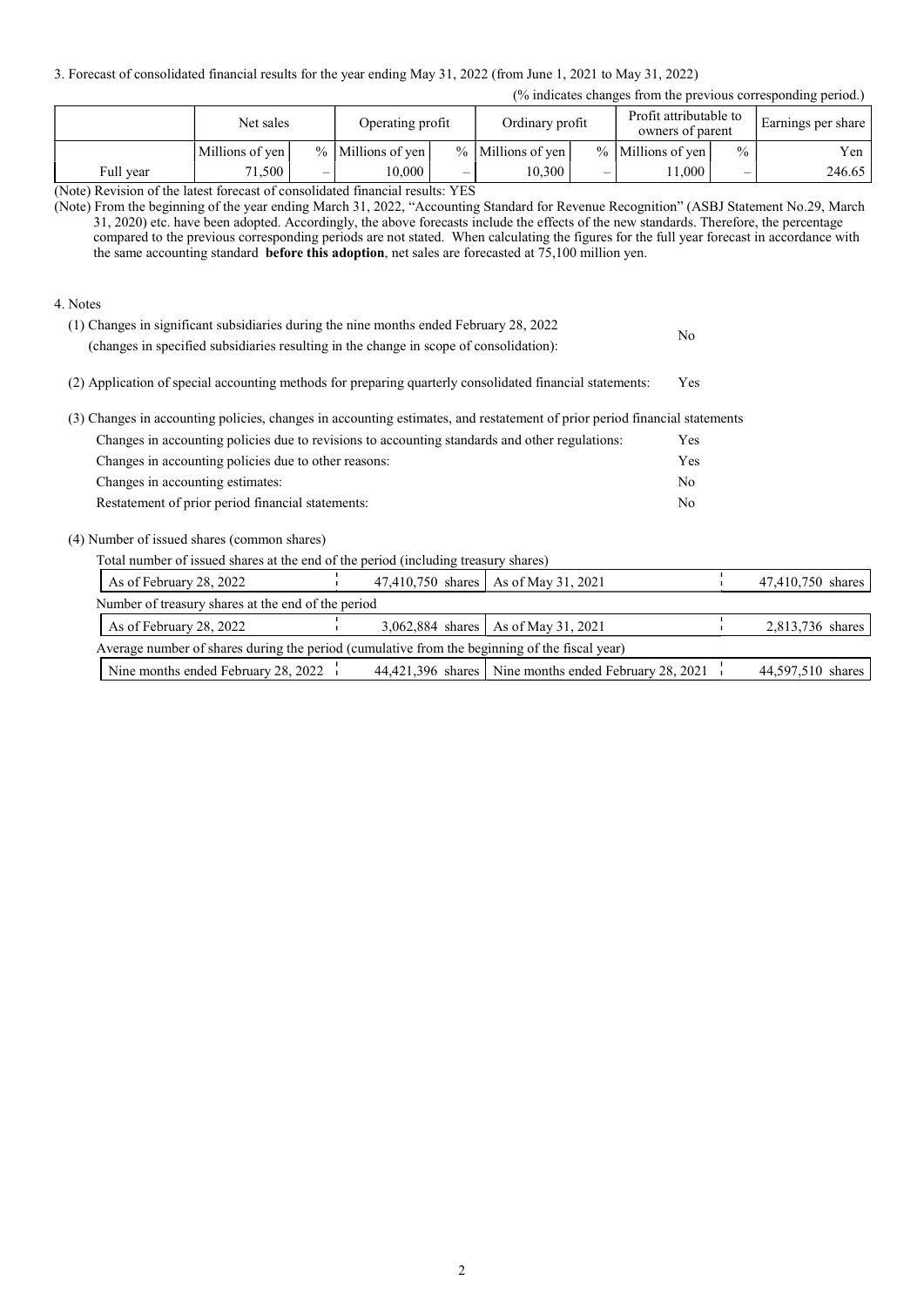### Quarterly consolidated financial statements

### Consolidated balance sheets

| As of February 28, 2022<br>As of May 31, 2021<br>Assets<br>Current assets<br>20,988<br>Cash and deposits<br>Notes and accounts receivable - trade<br>16,465<br>Notes and accounts receivable<br>- trade, and contract assets<br>30,642<br>Merchandise and finished goods<br>2,554<br>Work in process<br>Raw materials and supplies<br>2,240<br>51<br>Costs on construction contracts in progress<br>Other<br>4,387<br>Allowance for doubtful accounts<br>(416)<br>Total current assets<br>76,913<br>Non-current assets<br>Property, plant and equipment<br>33,073<br>Buildings and structures<br>Accumulated depreciation<br>(21,073)<br>Buildings and structures, net<br>12,000<br>Machinery, equipment and vehicles<br>14,842<br>Accumulated depreciation<br>(10, 237)<br>Machinery, equipment and vehicles, net<br>4,604 |           |
|-----------------------------------------------------------------------------------------------------------------------------------------------------------------------------------------------------------------------------------------------------------------------------------------------------------------------------------------------------------------------------------------------------------------------------------------------------------------------------------------------------------------------------------------------------------------------------------------------------------------------------------------------------------------------------------------------------------------------------------------------------------------------------------------------------------------------------|-----------|
|                                                                                                                                                                                                                                                                                                                                                                                                                                                                                                                                                                                                                                                                                                                                                                                                                             |           |
|                                                                                                                                                                                                                                                                                                                                                                                                                                                                                                                                                                                                                                                                                                                                                                                                                             |           |
|                                                                                                                                                                                                                                                                                                                                                                                                                                                                                                                                                                                                                                                                                                                                                                                                                             |           |
|                                                                                                                                                                                                                                                                                                                                                                                                                                                                                                                                                                                                                                                                                                                                                                                                                             | 23,295    |
|                                                                                                                                                                                                                                                                                                                                                                                                                                                                                                                                                                                                                                                                                                                                                                                                                             |           |
|                                                                                                                                                                                                                                                                                                                                                                                                                                                                                                                                                                                                                                                                                                                                                                                                                             | 14,422    |
|                                                                                                                                                                                                                                                                                                                                                                                                                                                                                                                                                                                                                                                                                                                                                                                                                             | 33,327    |
|                                                                                                                                                                                                                                                                                                                                                                                                                                                                                                                                                                                                                                                                                                                                                                                                                             | 2,743     |
|                                                                                                                                                                                                                                                                                                                                                                                                                                                                                                                                                                                                                                                                                                                                                                                                                             | 508       |
|                                                                                                                                                                                                                                                                                                                                                                                                                                                                                                                                                                                                                                                                                                                                                                                                                             | 69        |
|                                                                                                                                                                                                                                                                                                                                                                                                                                                                                                                                                                                                                                                                                                                                                                                                                             | 5,934     |
|                                                                                                                                                                                                                                                                                                                                                                                                                                                                                                                                                                                                                                                                                                                                                                                                                             | (392)     |
|                                                                                                                                                                                                                                                                                                                                                                                                                                                                                                                                                                                                                                                                                                                                                                                                                             | 79,907    |
|                                                                                                                                                                                                                                                                                                                                                                                                                                                                                                                                                                                                                                                                                                                                                                                                                             |           |
|                                                                                                                                                                                                                                                                                                                                                                                                                                                                                                                                                                                                                                                                                                                                                                                                                             |           |
|                                                                                                                                                                                                                                                                                                                                                                                                                                                                                                                                                                                                                                                                                                                                                                                                                             | 33,981    |
|                                                                                                                                                                                                                                                                                                                                                                                                                                                                                                                                                                                                                                                                                                                                                                                                                             | (21, 771) |
|                                                                                                                                                                                                                                                                                                                                                                                                                                                                                                                                                                                                                                                                                                                                                                                                                             | 12,209    |
|                                                                                                                                                                                                                                                                                                                                                                                                                                                                                                                                                                                                                                                                                                                                                                                                                             | 15,596    |
|                                                                                                                                                                                                                                                                                                                                                                                                                                                                                                                                                                                                                                                                                                                                                                                                                             | (10, 853) |
|                                                                                                                                                                                                                                                                                                                                                                                                                                                                                                                                                                                                                                                                                                                                                                                                                             | 4,743     |
| Land<br>13,697                                                                                                                                                                                                                                                                                                                                                                                                                                                                                                                                                                                                                                                                                                                                                                                                              | 13,813    |
| Construction in progress<br>1,647                                                                                                                                                                                                                                                                                                                                                                                                                                                                                                                                                                                                                                                                                                                                                                                           | 1,677     |
| Other<br>6,205                                                                                                                                                                                                                                                                                                                                                                                                                                                                                                                                                                                                                                                                                                                                                                                                              | 6,596     |
| (3,917)<br>Accumulated depreciation                                                                                                                                                                                                                                                                                                                                                                                                                                                                                                                                                                                                                                                                                                                                                                                         | (4,298)   |
| Other, net<br>2,287                                                                                                                                                                                                                                                                                                                                                                                                                                                                                                                                                                                                                                                                                                                                                                                                         | 2,298     |
| Total property, plant and equipment<br>34,237                                                                                                                                                                                                                                                                                                                                                                                                                                                                                                                                                                                                                                                                                                                                                                               | 34,742    |
| Intangible assets<br>4,591                                                                                                                                                                                                                                                                                                                                                                                                                                                                                                                                                                                                                                                                                                                                                                                                  | 4,321     |
| Investments and other assets                                                                                                                                                                                                                                                                                                                                                                                                                                                                                                                                                                                                                                                                                                                                                                                                |           |
| Investment securities<br>14,848                                                                                                                                                                                                                                                                                                                                                                                                                                                                                                                                                                                                                                                                                                                                                                                             | 15,411    |
| 25<br>Long-term loans receivable                                                                                                                                                                                                                                                                                                                                                                                                                                                                                                                                                                                                                                                                                                                                                                                            | 22        |
| Deferred tax assets<br>1,665                                                                                                                                                                                                                                                                                                                                                                                                                                                                                                                                                                                                                                                                                                                                                                                                | 1,651     |
| 808<br>Other                                                                                                                                                                                                                                                                                                                                                                                                                                                                                                                                                                                                                                                                                                                                                                                                                | 922       |
| Allowance for doubtful accounts<br>(13)                                                                                                                                                                                                                                                                                                                                                                                                                                                                                                                                                                                                                                                                                                                                                                                     | (12)      |
| 17,334<br>Total investments and other assets                                                                                                                                                                                                                                                                                                                                                                                                                                                                                                                                                                                                                                                                                                                                                                                | 17,994    |
| 56,163<br>Total non-current assets                                                                                                                                                                                                                                                                                                                                                                                                                                                                                                                                                                                                                                                                                                                                                                                          | 57,058    |
| Total assets<br>133,077                                                                                                                                                                                                                                                                                                                                                                                                                                                                                                                                                                                                                                                                                                                                                                                                     | 136,966   |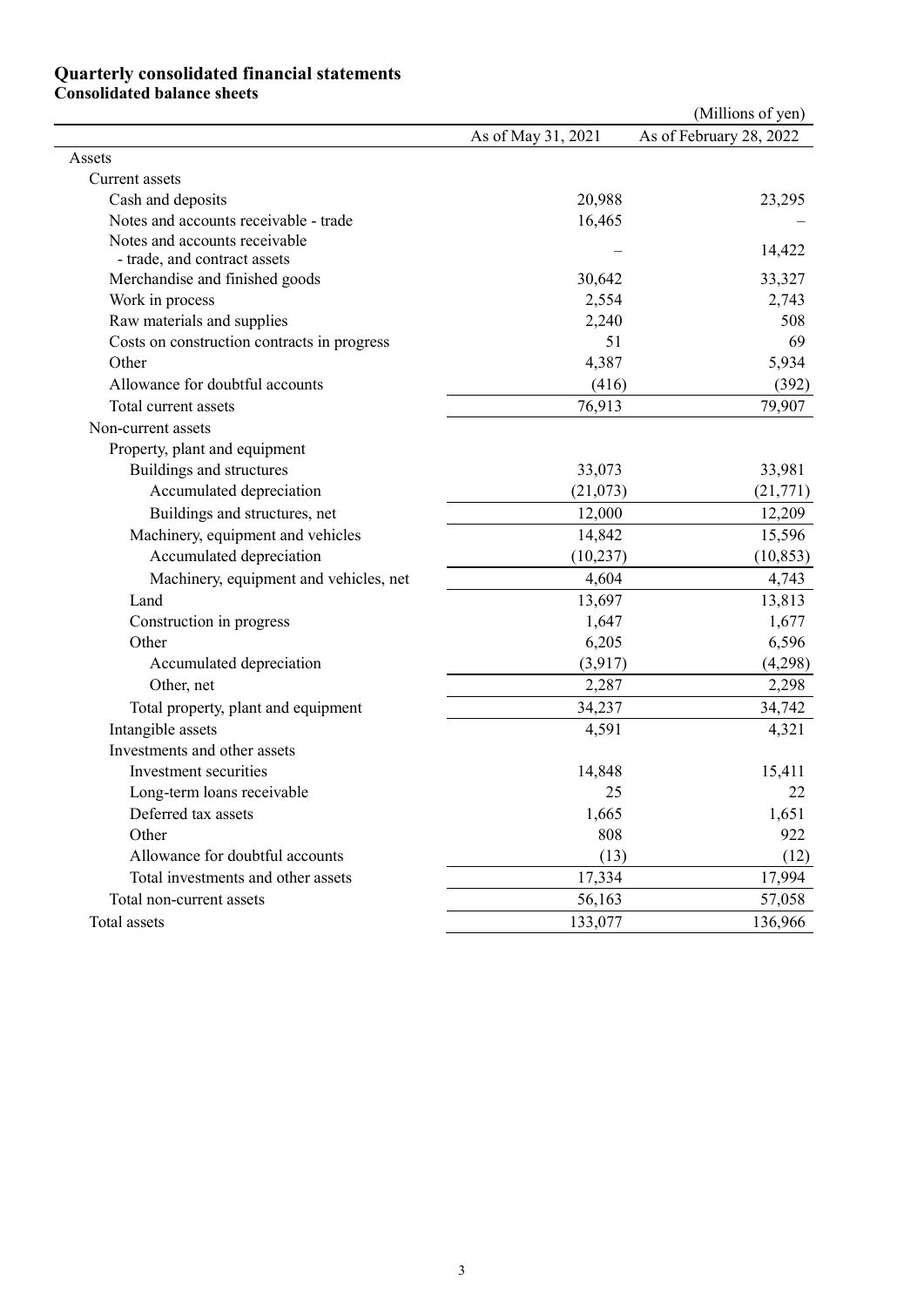|                                                                         |                    | (Millions of yen)       |
|-------------------------------------------------------------------------|--------------------|-------------------------|
|                                                                         | As of May 31, 2021 | As of February 28, 2022 |
| Liabilities                                                             |                    |                         |
| <b>Current liabilities</b>                                              |                    |                         |
| Notes and accounts payable - trade                                      | 4,896              | 4,803                   |
| Short-term borrowings                                                   | 1,894              | 1,205                   |
| Income taxes payable                                                    | 1,447              | 1,601                   |
| Other                                                                   | 6,449              | 5,936                   |
| Total current liabilities                                               | 14,688             | 13,547                  |
| Non-current liabilities                                                 |                    |                         |
| Long-term borrowings                                                    | 894                | 509                     |
| Deferred tax liabilities                                                | 1,256              | 1,967                   |
| Retirement benefit liability                                            | 1,819              | 1,673                   |
| Provision for retirement benefits for directors<br>(and other officers) | 44                 | 46                      |
| Provision for share awards for directors<br>(and other officers)        | 101                | 123                     |
| Other                                                                   | 2,374              | 2,304                   |
| Total non-current liabilities                                           | 6,490              | 6,624                   |
| <b>Total liabilities</b>                                                | 21,178             | 20,171                  |
| Net assets                                                              |                    |                         |
| Shareholders' equity                                                    |                    |                         |
| Share capital                                                           | 13,500             | 13,500                  |
| Capital surplus                                                         | 10,793             | 10,793                  |
| Retained earnings                                                       | 91,099             | 95,730                  |
| Treasury shares                                                         | (4, 487)           | (5, 393)                |
| Total shareholders' equity                                              | 110,905            | 114,630                 |
| Accumulated other comprehensive income                                  |                    |                         |
| Valuation difference on available-for-sale<br>securities                | 5,873              | 6,320                   |
| Foreign currency translation adjustment                                 | (4,876)            | (4,253)                 |
| Remeasurements of defined benefit plans                                 | (240)              | (210)                   |
| Total accumulated other comprehensive income                            | 757                | 1,856                   |
| Non-controlling interests                                               | 235                | 307                     |
| Total net assets                                                        | 111,898            | 116,795                 |
| Total liabilities and net assets                                        | 133,077            | 136,966                 |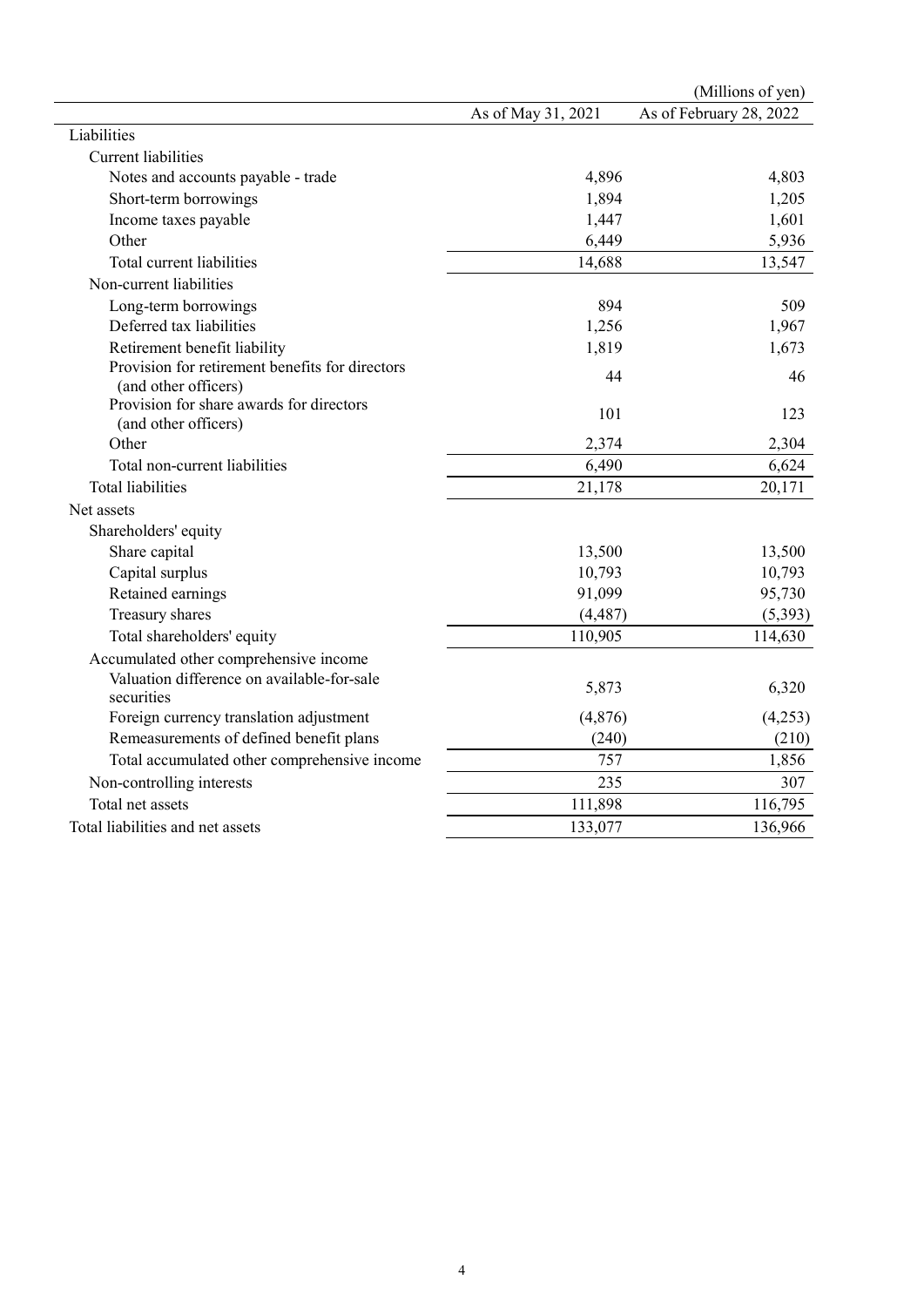## Consolidated statements of income (cumulative) and consolidated statements of comprehensive income (cumulative)

Consolidated statements of income (cumulative)

|                                                                |                                        | (Millions of yen)                      |
|----------------------------------------------------------------|----------------------------------------|----------------------------------------|
|                                                                | Nine months ended<br>February 28, 2021 | Nine months ended<br>February 28, 2022 |
| Net sales                                                      | 47,823                                 | 49,883                                 |
| Cost of sales                                                  | 19,728                                 | 18,612                                 |
| Gross profit                                                   | 28,095                                 | 31,270                                 |
| Selling, general and administrative expenses                   | 20,231                                 | 22,406                                 |
| Operating profit                                               | 7,863                                  | 8,863                                  |
| Non-operating income                                           |                                        |                                        |
| Interest income                                                | 70                                     | 128                                    |
| Dividend income                                                | 263                                    | 263                                    |
| Rental income                                                  | 150                                    | 176                                    |
| Foreign exchange gains                                         |                                        | 40                                     |
| Other                                                          | 166                                    | 243                                    |
| Total non-operating income                                     | 650                                    | 853                                    |
| Non-operating expenses                                         |                                        |                                        |
| Interest expenses                                              | 87                                     | 67                                     |
| Share of loss of entities accounted for using equity<br>method |                                        | 56                                     |
| Foreign exchange losses                                        | 385                                    |                                        |
| Other                                                          | 109                                    | 152                                    |
| Total non-operating expenses                                   | 582                                    | 276                                    |
| Ordinary profit                                                | 7,931                                  | 9,441                                  |
| Extraordinary income                                           |                                        |                                        |
| Gain on sale of investment securities                          | 108                                    | 30                                     |
| Gain on sale of non-current assets                             |                                        | 258                                    |
| Settlement received                                            | 150                                    |                                        |
| Total extraordinary income                                     | 258                                    | 289                                    |
| <b>Extraordinary</b> losses                                    |                                        |                                        |
| Loss on valuation of investment securities                     | 102                                    | 64                                     |
| Impairment losses                                              | 83                                     | 9                                      |
| Settlement package                                             |                                        | 127                                    |
| Total extraordinary losses                                     | 186                                    | 200                                    |
| Profit before income taxes                                     | 8,003                                  | 9,529                                  |
| Income taxes                                                   | 1,975                                  | 2,716                                  |
| Profit                                                         | 6,028                                  | 6,813                                  |
| Profit attributable to non-controlling interests               | 31                                     | 52                                     |
| Profit attributable to owners of parent                        | 5,997                                  | 6,760                                  |
|                                                                |                                        |                                        |